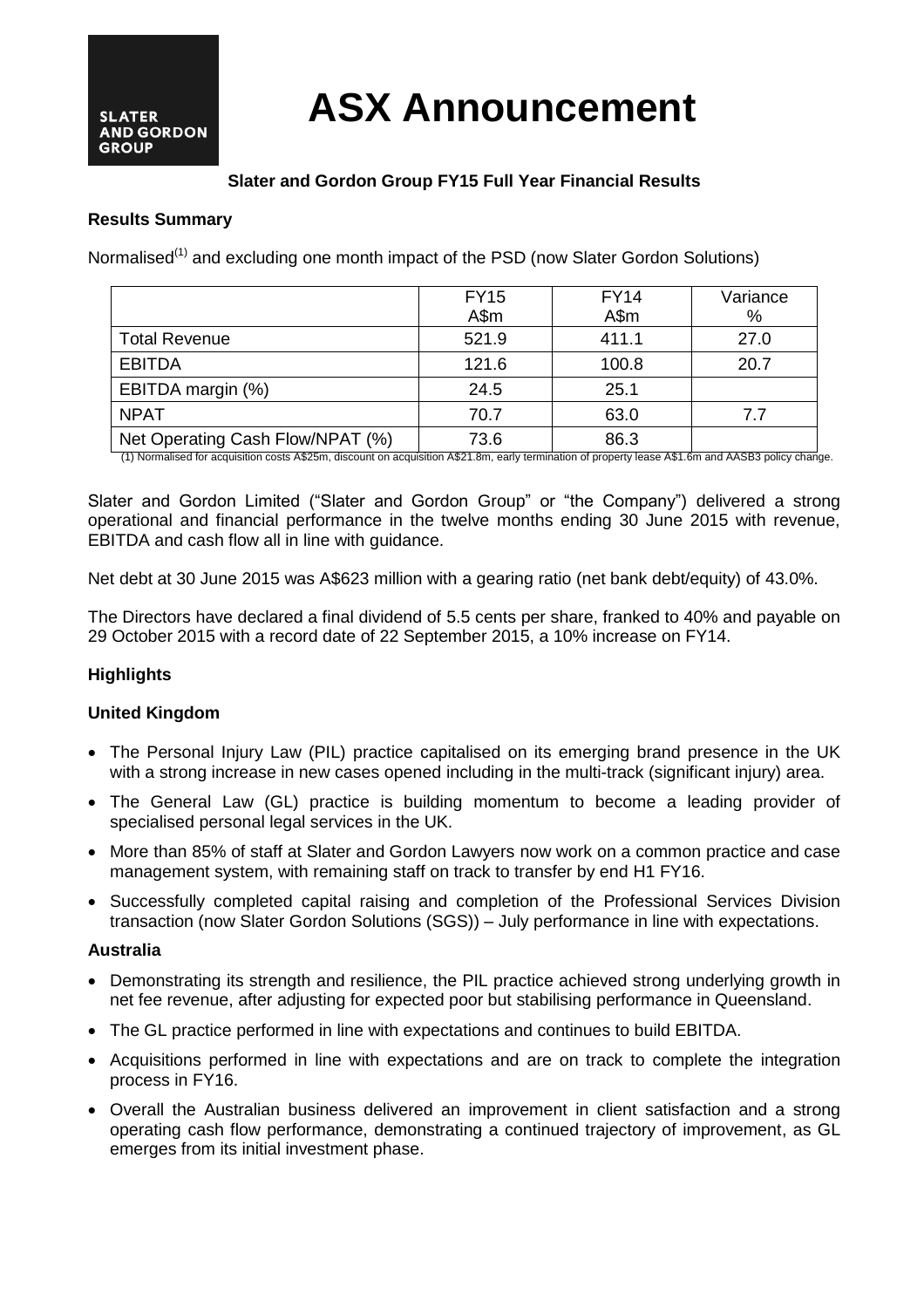# **Group Managing Director's Commentary**

Slater and Gordon Group Managing Director Andrew Grech said: "We are very pleased with the financial results we have been able to deliver in FY15. We have put a lot of effort into business improvement initiatives throughout the year and it is satisfying to see this effort translating into improved client satisfaction, deeper brand awareness and improved financial performance. The underlying operational performance across Australia and the UK is strong and we have again delivered what we promised at both a strategic and operational level. The results are even more pleasing having regard to the intensive acquisition activity and additional scrutiny our team has had to contend with.

Our guidance reflects our confidence in the future of both Slater and Gordon Lawyers and Slater Gordon Solutions. We now have a commanding market share lead in both Australia and the UK. Free from the demands of near term acquisition activity, we will be able to focus our efforts on continuing to improve operating effectiveness".

## **Accounting Changes**

In consultation with our Group auditors, Slater and Gordon has reviewed a number of its accounting policies to enhance the understanding of market participants of the Group's financial statements.

Firstly, to assist understanding of revenue recognition, the Group will move to early adoption of AASB 15 – Revenue from Contracts with Customers in FY16. In the interim, the financial statements for FY15 will include enhanced disclosure regarding revenue recognition policy pursuant to the currently applicable Australian Accounting Standards AASB 118 – Revenue and AASB 111 – Construction Contracts.

Secondly, in order to enhance understanding of the relationship between work-in-progress (WIP) assets on the balance sheet and forward revenue performance, the policy and process for classification of WIP and disbursements as current or non-current has been modified. This is reflected in a significant change in the split between current and non-current assets on the balance sheet, better reflecting the maturity and likely timing of conversion of the WIP to net fees billed and cash. The change does not impact on the value of those assets or the financial performance of the Group.

Thirdly, in recognition of the stance adopted by the big 4 accounting firms in relation to the interpretation of AASB 3 - Business Combinations, the Company has decided to adopt an interpretation of the Standard that is consistent with the approach taken by those firms, which is to deem, for accounting purposes, that contingent consideration on a business acquisition that is subject to a so-called "bad leaver" provision, to be an expense item for the purposes of the P&L statement. This interpretation will result in a re-classification of the acquisition consideration of some completed transactions for accounting purposes only, but has absolutely no effect on the underlying business or the Company's financial performance.

#### **Update on ASIC Queries**

Slater and Gordon continues to co-operate fully with ASIC to allow it to conclude its review process, which the Company expects to be completed shortly. ASIC's review process has been extensive.

ASIC has noted and welcomed the Company's decision to reclassify certain balance sheet items as non-current and noted the move to early adoption of AASB 15 – Revenue from Contracts with Customers. These changes to accounting practices reflect the Company's best judgment, having regard to the matters raised in discussions with ASIC.